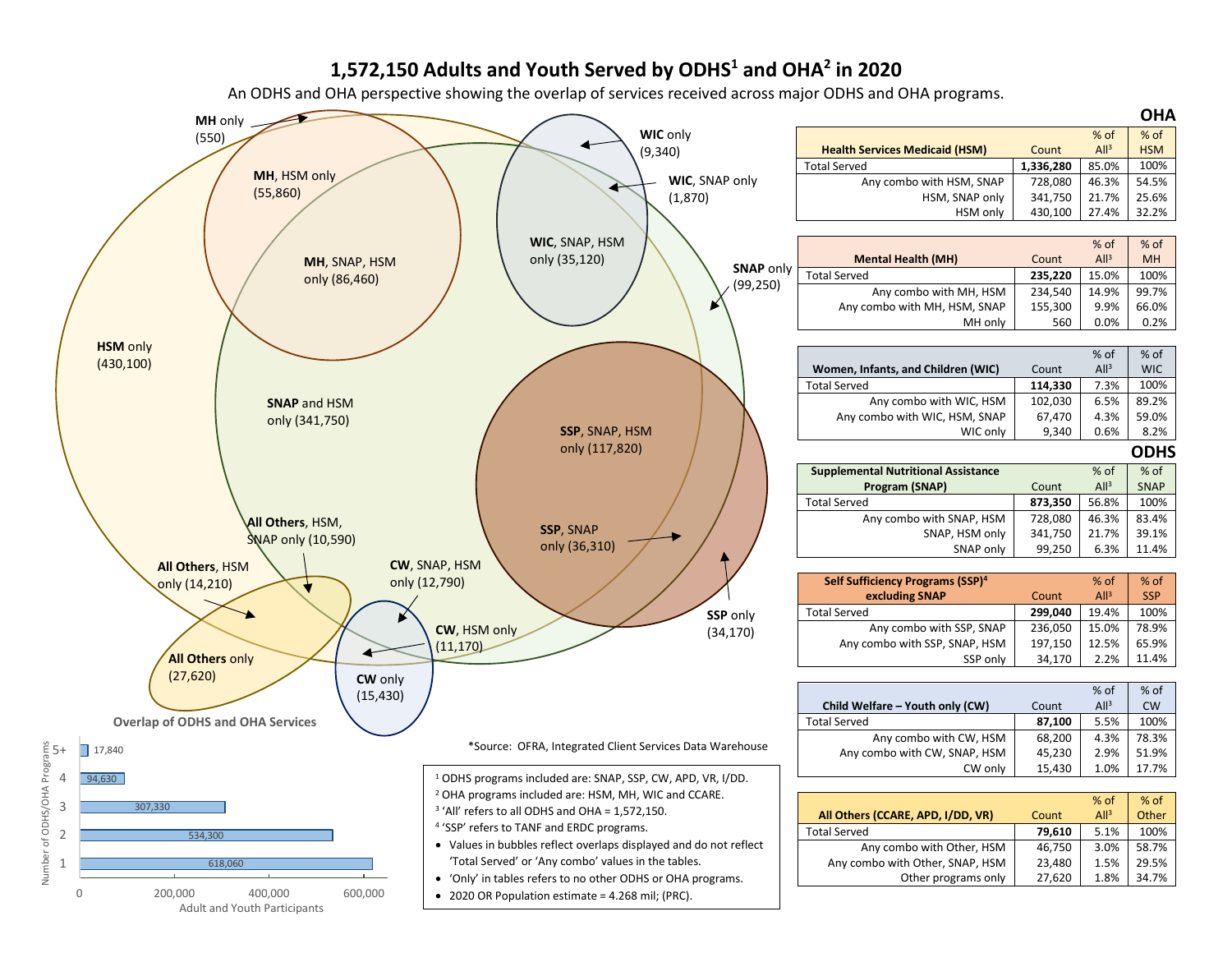## **1,017,040 Adults Served by ODHS1 and OHA2 in 2020**

An ODHS and OHA perspective showing the overlap of services received by adults (18+) across major ODHS and OHA programs.

**OHA**

% of **HSM** 

% of MH

% of WIC

% of SNAP

> % of **SSP**

% of APD

% of **Other** 

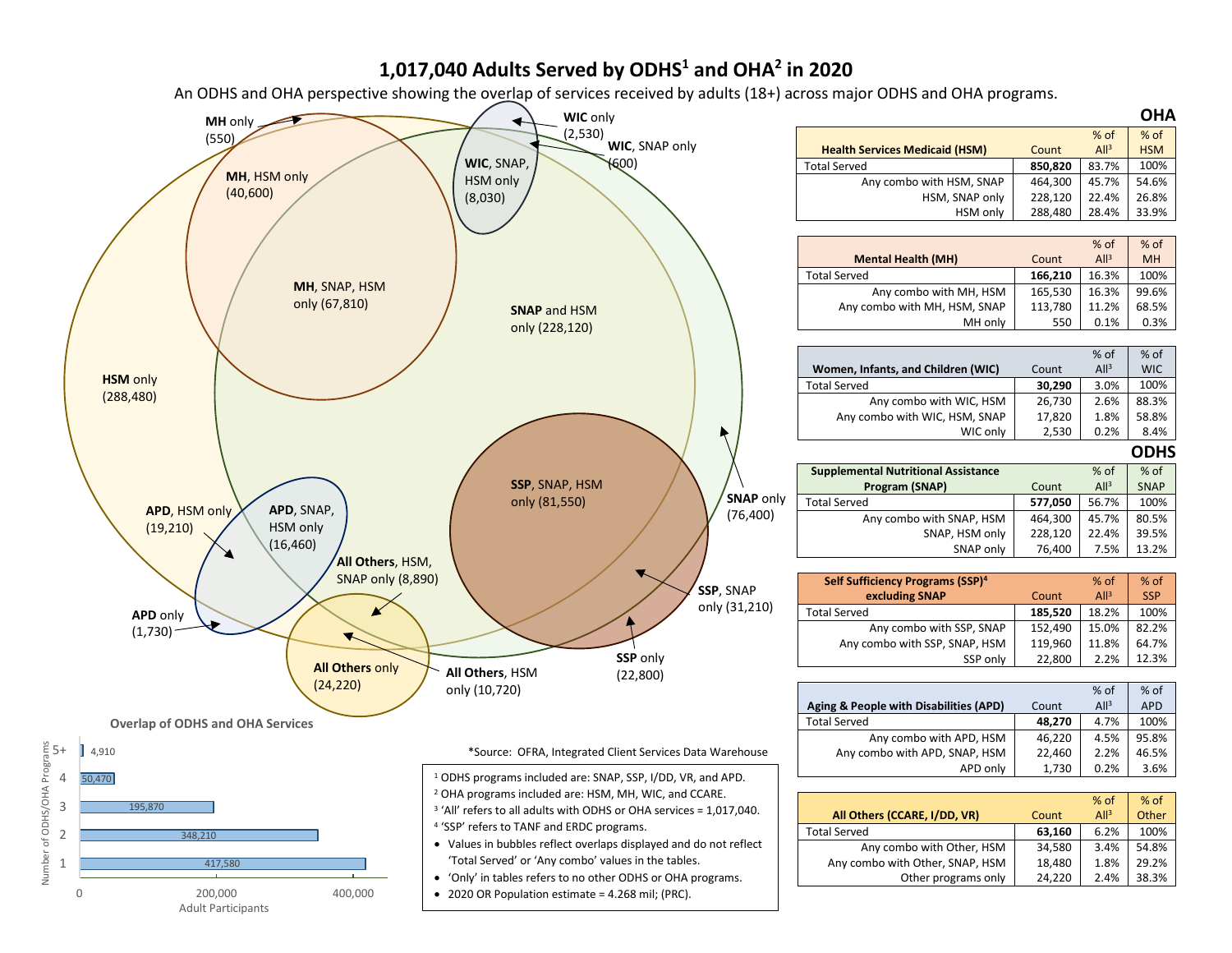## **555,120 Youth Served by ODHS1 and OHA2 in 2020**

An ODHS and OHA perspective showing the overlap of services received by youth (<19) across major ODHS and OHA programs.